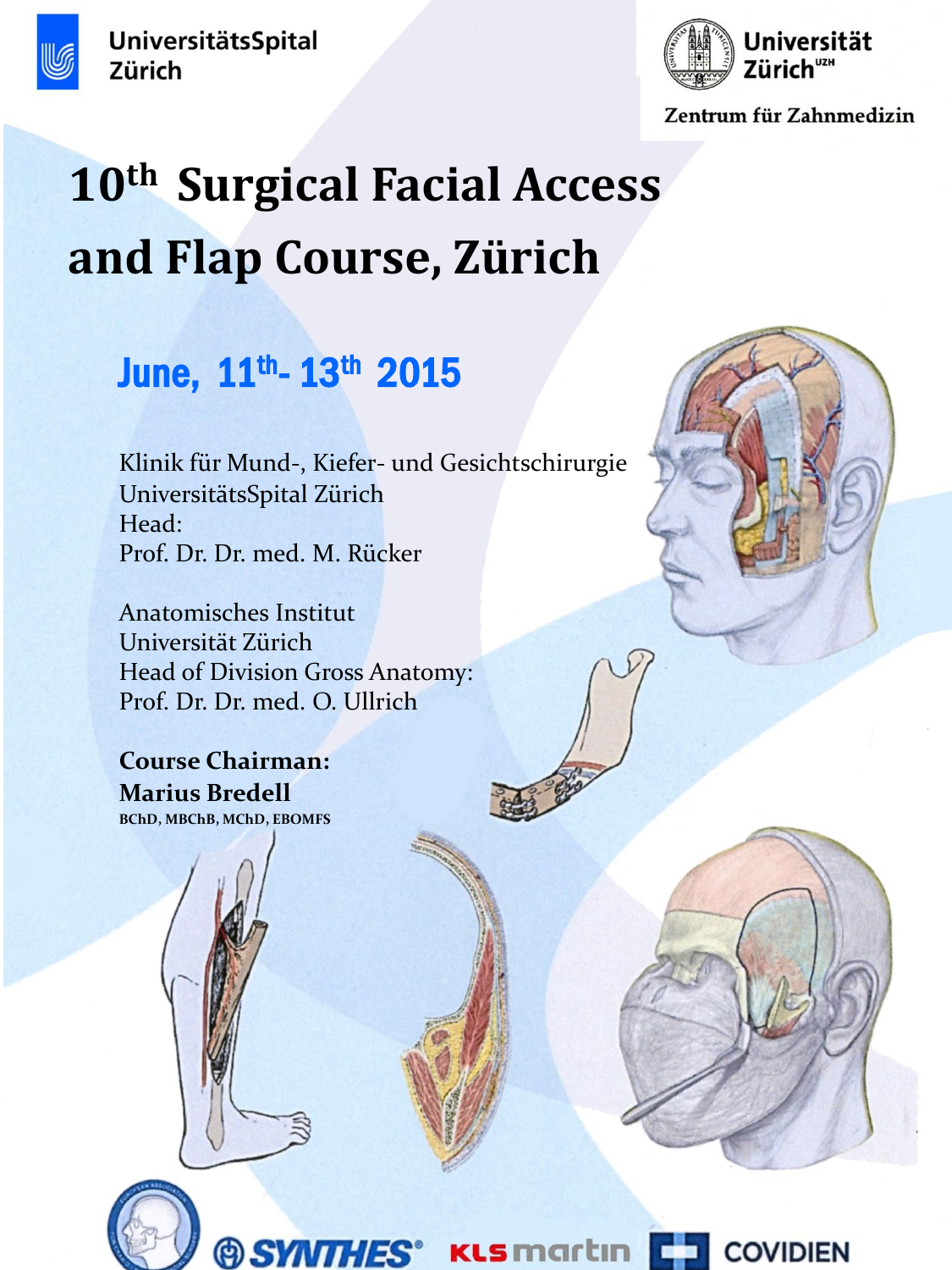## **Description of course**

## Dear Colleague

We would like to invite you to this, the 10th Surgical facial access and Flap course in the beautiful city of Zürich,

The course has in mind to assist surgeons working in the head and neck region in their daily work in a very practical way . The platform of well preserved wet cadavers (prepared in a way that makes dissection more life-like) will give all the participants the opportunity to review the practical surgical anatomy and perform a wide variety of procedures themselves in a less stressed and critical environment.

Participants will participate in either the **Facial Access** *or* **Free Flap course** according to their wish as indicated on their registration form. Later changes may not be possible. Lectures on surgical anatomy and approaches will be held together, but each participant will then either do the Facial Access **or** Free Flap practical. In this way there often is significant and interesting cross interaction between colleagues, leading to fruitful discussions.

Participants will work in groups of two each and will be able to perform the procedures themselves. Surgical instruments will be provided. The aim is to cover as much of the scope of practical Maxillofacial and Oral Surgery as possible.

Although lectures will be given before each practical session, prereading of relevant anatomy and techniques is strongly recommended. Participants are advised to bring their own anatomy textbooks along. Limited free dissection may be performed.

Yours sincerely

Judell

Marius Bredell (Course Chairman)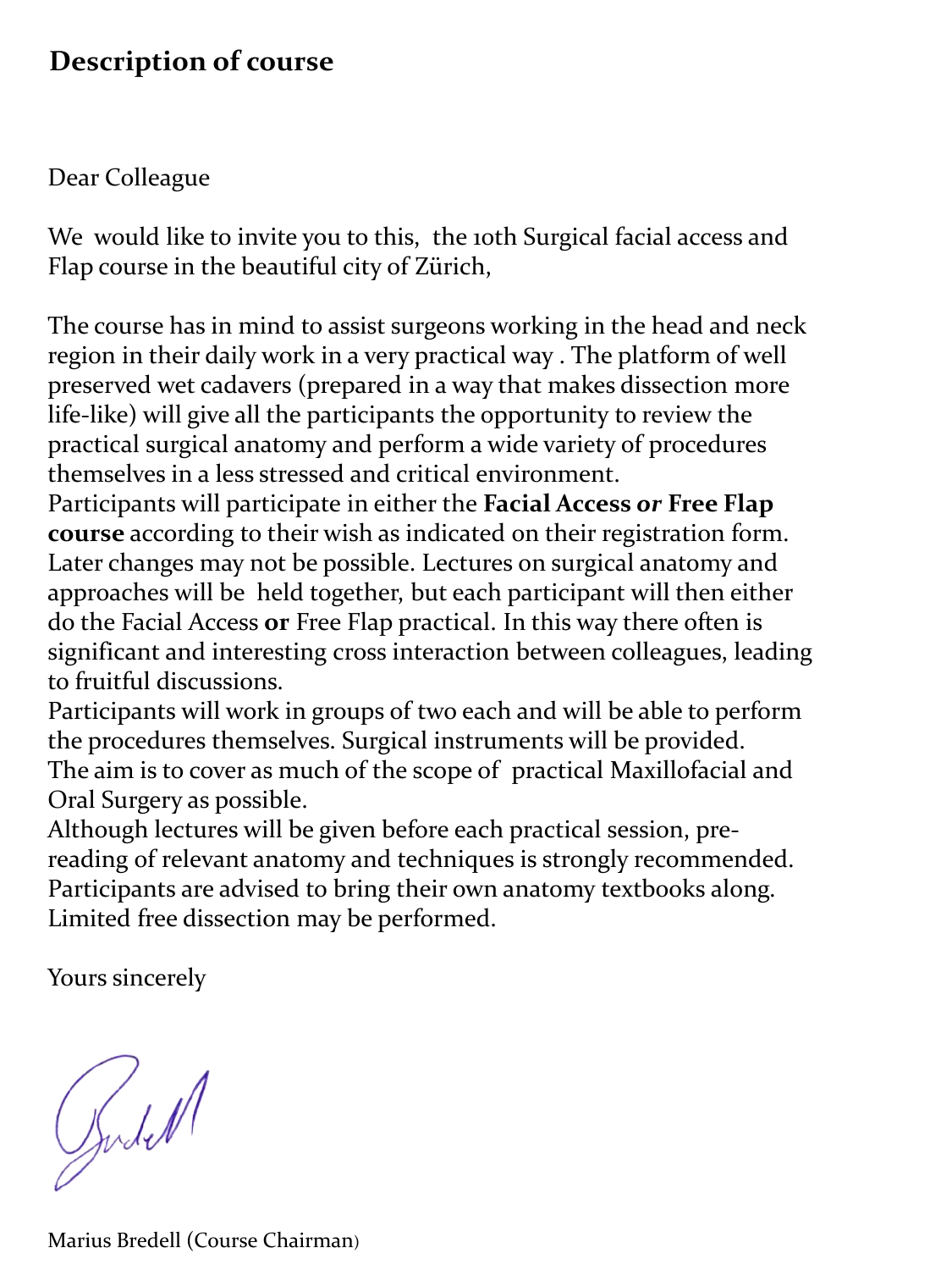## **Faculty: Experienced Head and Neck and Reconstructive Surgeons**

## **Provisional course programme:**

| 11. June 2015                                  |                                                                                                                                 | 13. June 2015    |                                                                                                                                                                   |
|------------------------------------------------|---------------------------------------------------------------------------------------------------------------------------------|------------------|-------------------------------------------------------------------------------------------------------------------------------------------------------------------|
| 13:30                                          | Introduction and Organisation                                                                                                   |                  |                                                                                                                                                                   |
| Lecture                                        | Orbital Access as well as Radial<br>Forearm Free flap.                                                                          | Lecture          | Neck access and Supraomohyoid Neck<br>dissection as well as Fibula free flap.                                                                                     |
| <b>Practical</b>                               | <b>Orbital access. Radial Forearm</b><br><b>Flap</b>                                                                            | <b>Practical</b> | <b>Neck access and Supraomohyoid</b><br><b>Neck dissection (left side) Fibula</b><br>Freeflap.                                                                    |
| Lecture                                        | Temporomandibular joint access and<br>Le Clerq, as well as Upper lateral thigh<br>flap.                                         | Lecture          | Tracheostomy and condylar Plating via<br>Intraoral route, Condy-lar access via<br>Submandibular, Transparotid,<br>Retromandibular access as well as               |
| 12. June 2015<br>Pectoralis Myocutaneous flap. |                                                                                                                                 |                  |                                                                                                                                                                   |
| <b>o8h15</b>                                   |                                                                                                                                 |                  |                                                                                                                                                                   |
| <b>Practical</b>                               | <b>Temporomandibular Joint</b><br>exploration and Le Clerq<br>procedure. Upper Lateral Thigh<br>Flap.                           | <b>Practical</b> | <b>Tracheotomy and Plating of Condyle</b><br>through Intraoral route,<br>Submandibular, Transparotid,<br>Retromandibular access. Pectoralis<br><b>Major Flap.</b> |
| Lecture                                        | Gillies Elevation, Zygoma hook and<br>Positioning screw placement, as well<br>as Coronal approach, as well as the<br>DCIA Flap. | Lecture          | Temporalis flap as well as Latisimus<br>dorsi Free flap.                                                                                                          |
| <b>Practical</b>                               | Gillies elevation, Zygoma hook,<br><b>Coronal Approach to Zygoma and</b><br><b>Nasal structures. DCIA Flap.</b>                 | <b>Practical</b> | <b>Temporalis Flap, Latissimus Dorsi</b><br><b>Free flap Dissection (Cadaver rotated</b><br>to side)                                                              |
| Lecture                                        | Parotid and Facial nerve and Rectus<br>abdominis free flap.                                                                     | Lecture          | Local skin Flaps, Medial femur condyle<br>Flap.                                                                                                                   |
| <b>Practical</b>                               | <b>Approach to the Parotid and Facial Practical</b><br><b>Nerve (Left side only) Rectus</b><br>Abdominis Freeflap.              |                  | Local skin flaps, Medial femur<br>condyle flap                                                                                                                    |
|                                                | <b>Course Dinner</b>                                                                                                            | 17hoo            | Cocktail and Closure                                                                                                                                              |